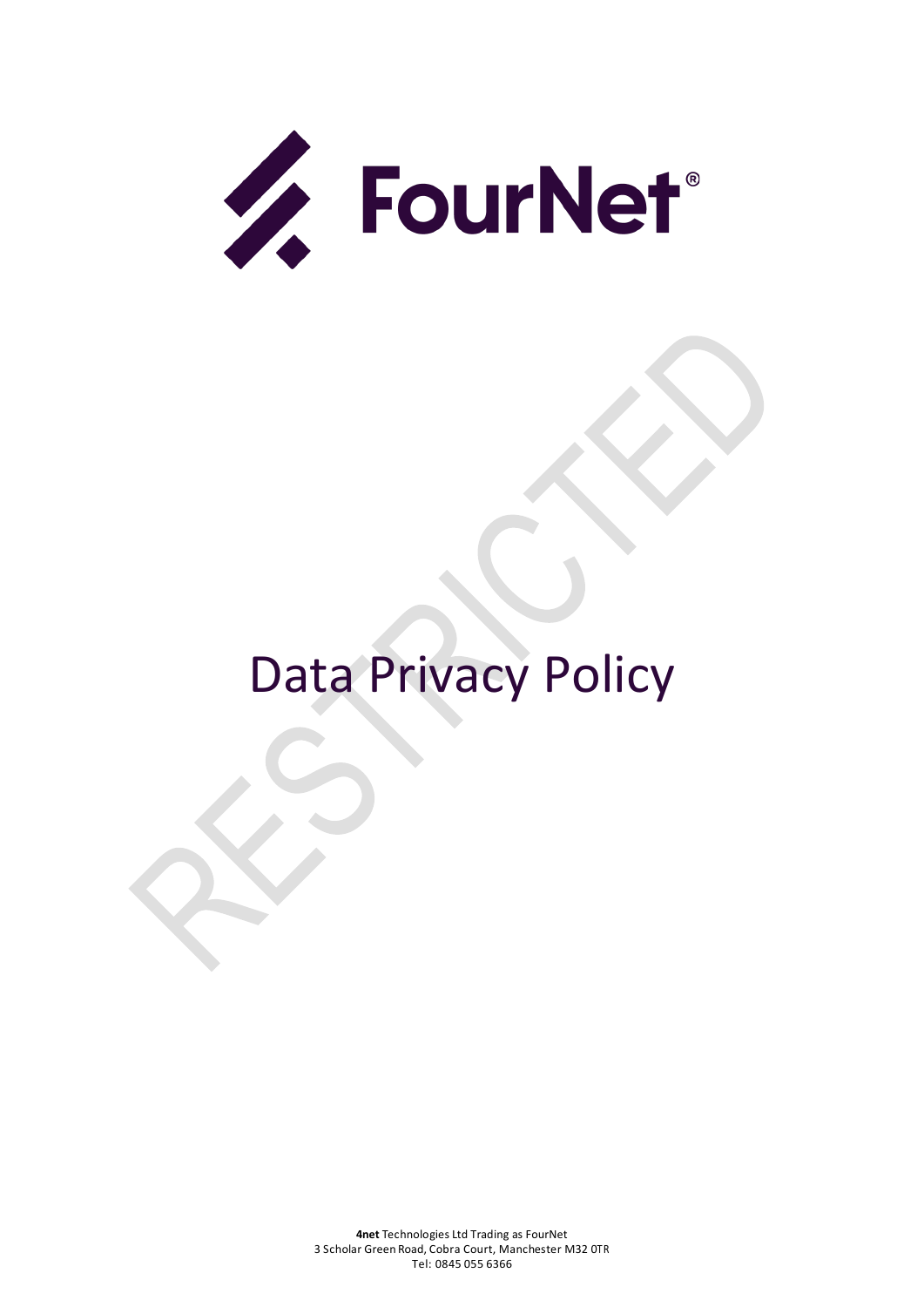

# **Table of Contents**

| 1.  |  |  |  |  |
|-----|--|--|--|--|
| 2.  |  |  |  |  |
| 3.  |  |  |  |  |
| 4.  |  |  |  |  |
| 5.  |  |  |  |  |
| 6.  |  |  |  |  |
| 7.  |  |  |  |  |
| 8.  |  |  |  |  |
| 9.  |  |  |  |  |
| 10. |  |  |  |  |
| 11. |  |  |  |  |
| 12. |  |  |  |  |
| 13. |  |  |  |  |
| 14. |  |  |  |  |
| 15. |  |  |  |  |
| 16. |  |  |  |  |
| 17. |  |  |  |  |

 $\blacksquare$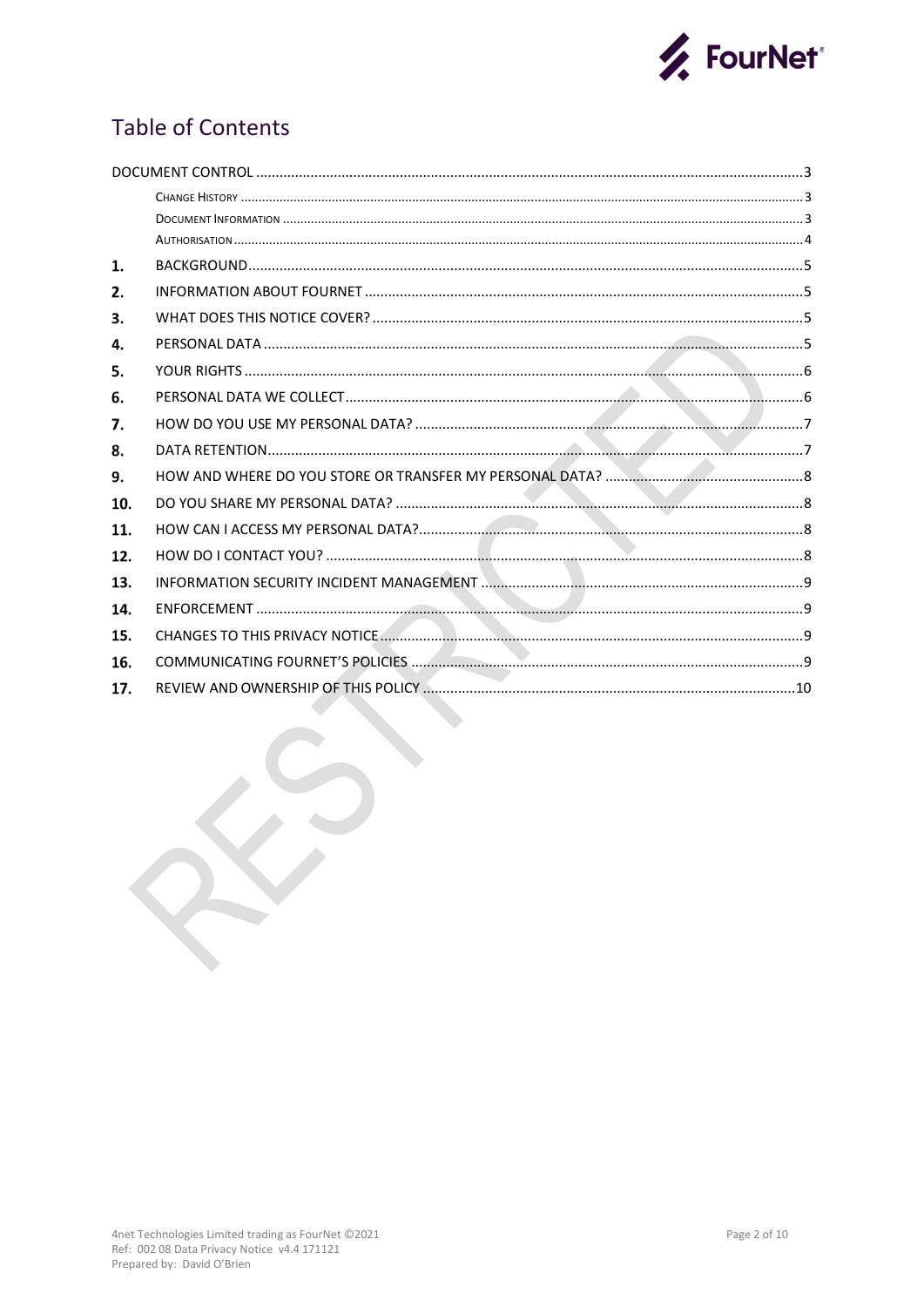

## <span id="page-2-0"></span>Document Control

| Document Title:          | 002 08 Data Privacy Notice |
|--------------------------|----------------------------|
| Owner:                   | <b>Stuart Williams</b>     |
| Category:                | Restricted                 |
| Classification:          | <b>ISO Controlled</b>      |
| Version:                 | 4.4                        |
| Date:                    | 17.11.21                   |
| <b>Review Frequency:</b> | Annually                   |
| <b>Next Review Date:</b> | 16.11.22                   |

## <span id="page-2-1"></span>Change History

| <b>Date</b> | Version | <b>Brief Description</b>                         | Author         |
|-------------|---------|--------------------------------------------------|----------------|
| 10.04.17    | 0.1     | <b>Initial Draft</b>                             | Toni Hazlewood |
| 23.06.17    | 0.2     | For Board Review                                 | Matt Dawe      |
| 21.07.17    | 0.3     | Amendments Following Board Review                | Toni Hazlewood |
| 05.01.18    | 1.0     | <b>First Release</b>                             | Matt Dawe      |
| 06.07.20    | 2.0     | FourNet Branding/Updates                         | David O'Brien  |
| 24.08.20    | 3.0     | Reformatting Post ISO 27001 Audit                | David O'Brien  |
| 11.10.20    | 4.0     | Renumbered in line with ISO Documentation Policy | David O'Brien  |
| 04.12.20    | 4.1     | <b>Information Security Incident Management</b>  | David O'Brien  |
| 05.03.21    | 4.2     | Update to section 9                              | Mariam Jafri   |
| 11.03.21    | 4.3     | General spellcheck update                        | David O'Brien  |
| 17.11.21    | 4.4     | <b>Annual Review</b>                             | David O'Brien  |
|             |         |                                                  |                |

### <span id="page-2-2"></span>Document Information

This document is the property of 4net Technologies Limited, trading as FourNet. It must not be reproduced in whole or in part of otherwise disclosed without prior written consent from FourNet.

The official controlled copy of this manual is the digitally signed PDF document on the FourNet SharePoint® and visible to all authorised users. All printed copies and all electronic copies and versions except the ones described above, are considered uncontrolled copies used for reference only.

This document is controlled as a single entity, as any change, however slight, even a single character, to any part of the document by definition changes the entire document. For this reason, as well as the fact that the concept of "page" varies with the publication format, page-level revision is not practiced with this or any other FourNet document.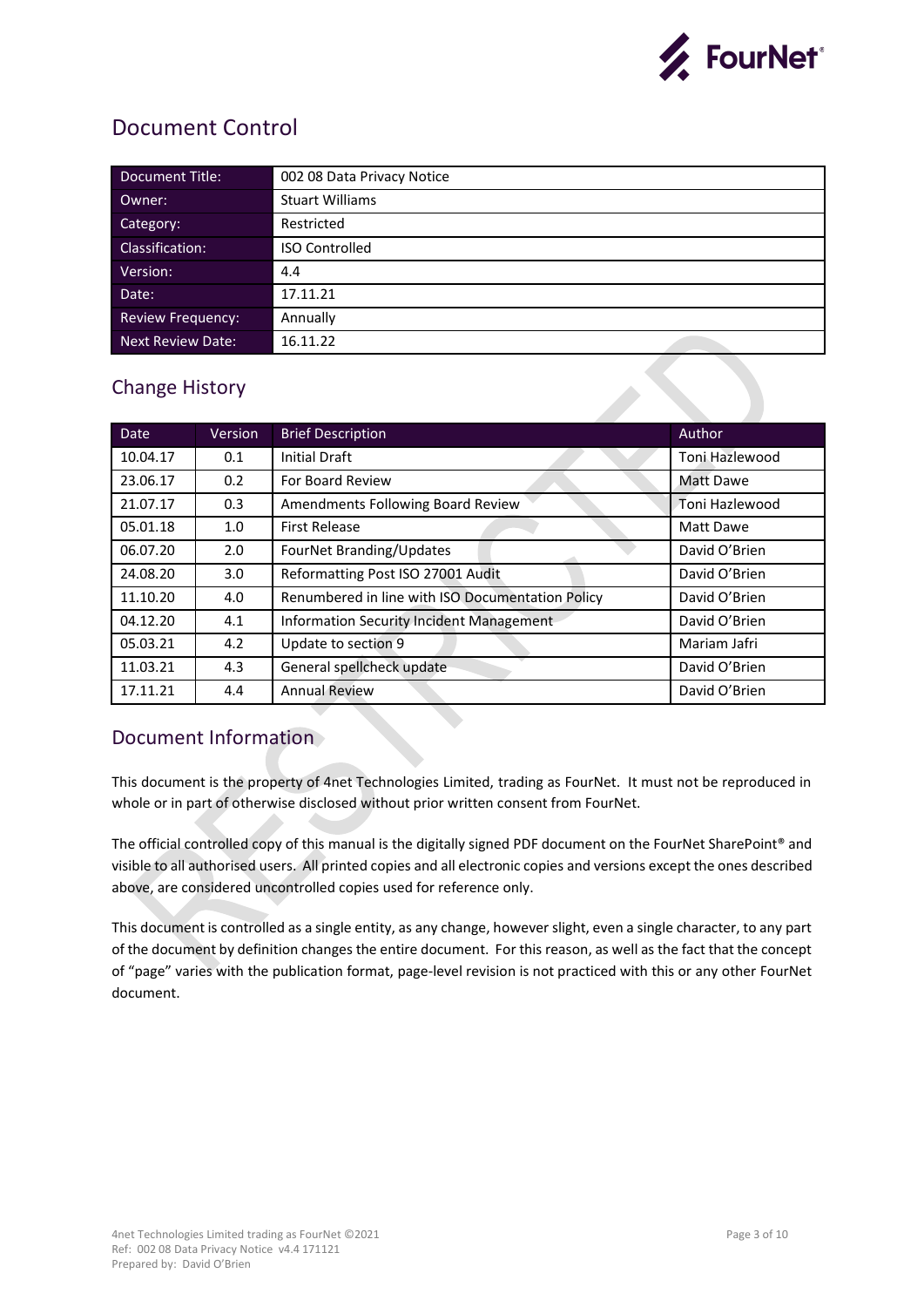

## <span id="page-3-0"></span>Authorisation

Document Prepared by: David O'Brien

Head of Compliance

Verified and Authorised by:

Richard Pennington Chief Executive Officer (CEO)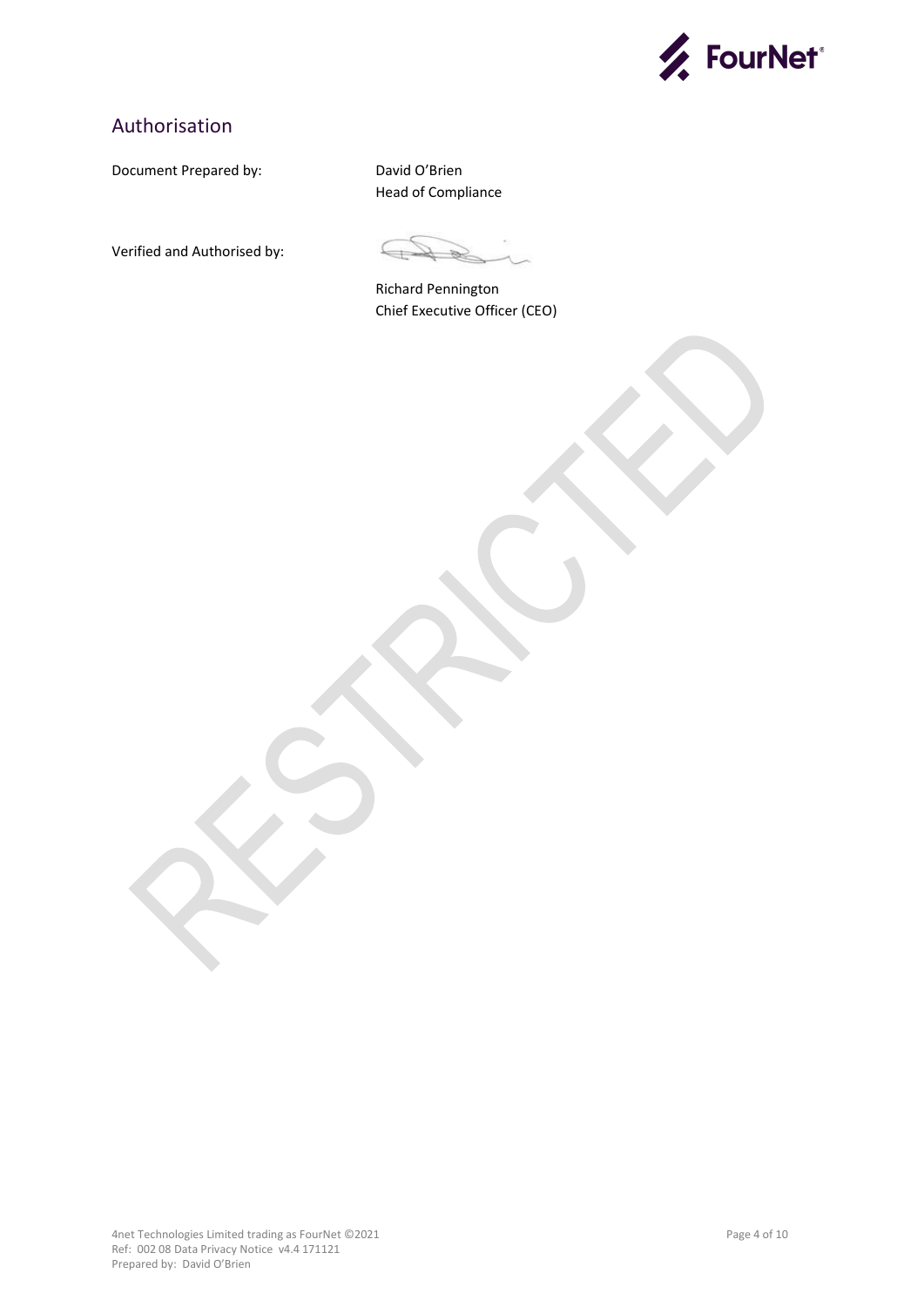

#### <span id="page-4-0"></span>Background 1.

FourNet Technologies Limited ("**FourNet**") understands that your privacy is important to you and that you care about how your personal data is used. We respect and value the privacy of all of our customers, suppliers and staff and will only collect and use personal data in ways that are described here and in a way that is consistent with our obligations and your rights under the law and current legislation.

#### <span id="page-4-1"></span> $2.$ Information About FourNet

| Company Registration No.: | 05448638                |
|---------------------------|-------------------------|
|                           | 3 Scholar Green Road    |
|                           | Stretford               |
| <b>Registered Office:</b> | Manchester              |
|                           | M32 0TR                 |
| Data Protection Officer:  | Matt Dawe               |
| <b>Email Address:</b>     | swilliams@fournet.co.uk |
| <b>Telephone Number:</b>  | +44 (0) 7980 785 155    |

#### <span id="page-4-2"></span>What Does This Notice Cover?  $3.$

This Privacy Notice explains how we use your personal data: how it is collected, how it is held and how it is processed. It also explains your rights under the law relating to your personal data.

#### <span id="page-4-3"></span>4. Personal Data

Personal data is defined by the General Data Protection Regulation (EU Regulation 2016/679) (the "**GDPR**") and the Data Protection Act 2018 (the DPA) as 'any information relating to an identifiable person who can be directly or indirectly identified in particular by reference to an identifier'.

Personal data is, in simpler terms, any information about you that enables you to be identified. Personal data covers obvious information such as your name and contact details, but it also covers less obvious information such as identification numbers, electronic location data and other online identifiers.

The personal data that we use is set out in Part 6 of this notice.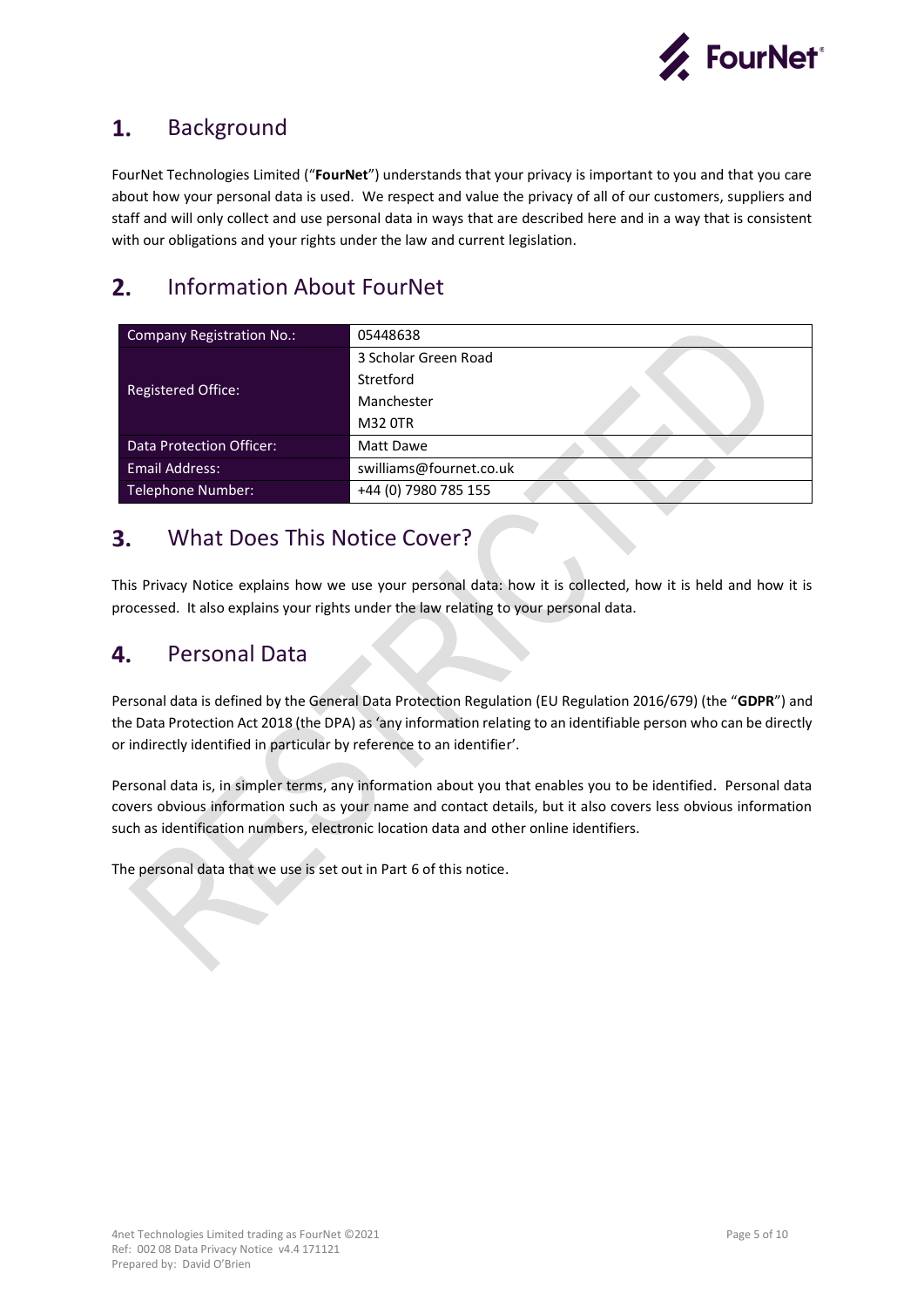

#### <span id="page-5-0"></span>Your Rights 5.

Under the GDPR and the DPA, you have the following rights, which we will always work to uphold:

- The right to be informed about our collection and use of your personal data. This Privacy Notice should tell you everything you need to know, but you can always contact us to find out more or to ask any questions using the details in Part 12
- The right to access the personal data we hold about you. Part 11 will tell you how to do this:
- The right to have your personal data rectified if any of your personal data held by us is inaccurate or incomplete. Please contact us using the details in Part 12 to find out more;
- The right to be forgotten, i.e., the right to ask us to delete or otherwise dispose of any of your personal data that we have. Please contact us using the details in Part 12 to find out more;
- The right to restrict, i.e., prevent the processing of your personal data;
- The right to object to us using your personal data for a particular purpose or purposes;
- The right to data portability. This means that, if you have provided personal data to us directly, we are using it with your consent or for the performance of a contract and that data is processed using automated means, you can ask us for a copy of that personal data to re-use with another service or business in many cases; and
- Rights relating to automated decision-making and profiling. We do not use your personal data in this way.

For more information about our use of your personal data or exercising your rights as outlined above, please contact us using the details provided in Part 12.

Further information about your rights can also be obtained from the Information Commissioner's Office or your local Citizens Advice Bureau (CAB).

If you have any cause for complaint about our use of your personal data, you have the right to lodge a complaint with the Information Commissioner's Office.

#### <span id="page-5-1"></span>Personal Data We Collect 6.

We may collect some or all of the following personal data (this may vary according to your relationship with us):

- Name;
- **Business Address;**
- Business Email Address;
- Business Telephone Number;
- Business Name;
- Job Title;
- Payment Information; and
- Online activity related to our Website (please refer to our separate Website Privacy Policy).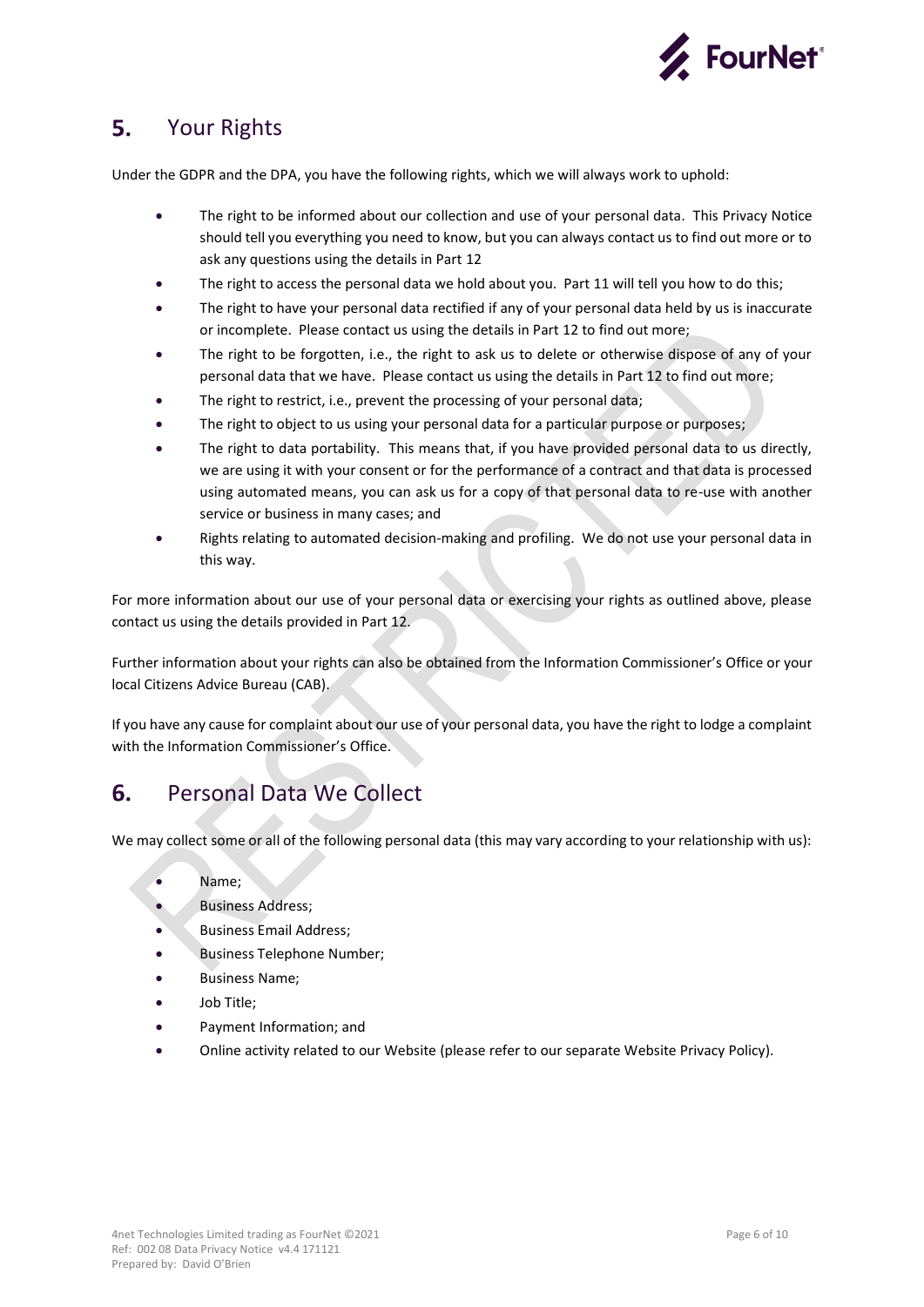

#### <span id="page-6-0"></span> $\mathbf{7}$ . How Do You Use My Personal Data?

Under the GDPR and the DPA, we must always have a lawful basis for using personal data. This may be because the data is necessary for our performance of a contract with you, because you have consented to our use of your personal data, or because it is in our legitimate business interests to use it. Your personal data may be used for one of the following purposes:

- Providing and managing your account;
- Supplying our products and services to you. Your personal details are required in order for us to enter into a contract with you;
- Personalising and tailoring our products and services for you;
- Communicating with you. This may include responding to emails or calls from you;
- Supplying you with information by email and post**,** you may unsubscribe or opt-out at any time by replying to the sender of the email, or by contacting the data protection officer. Once an opt out notice has been received our systems will be updated to ensure that you are not contacted again; or
- With your permission and/or where permitted by law, we may also use your personal data for marketing purposes, which may include contacting you by email**,** telephone**,** text message and post with information, news and offers on our products and services. You will not be sent any unlawful marketing or spam. we will always work to fully protect your rights and comply with our obligations under the GDPR, the DPA and the Privacy and Electronic Communications (EC Directive) Regulations 2003 and you will always have the opportunity to opt-out.

#### <span id="page-6-1"></span>8. Data Retention

We will not keep your personal data for any longer than is necessary in light of the reason(s) for which it was first collected. Your personal data will therefore be kept for the periods laid out in the table below. Please note that financial data is held for a period of up to seven years, where practicable to do so personal data is removed from this type of data before it is archived.

| Data Subject                | Data Type                                       | <b>Retention Period</b>                                                                                |  |
|-----------------------------|-------------------------------------------------|--------------------------------------------------------------------------------------------------------|--|
| Customer                    | <b>Contact Details</b>                          | For the duration of the contract plus 24<br>months.                                                    |  |
| Supplier                    | <b>Contact Details</b>                          | For the duration that the supplier<br>remains on the FourNet approved<br>supplier list plus 24 months. |  |
| Staff                       | Personnel Records and Contact<br><b>Details</b> | For the duration of employment plus<br>24 months.                                                      |  |
| <b>Prospective Customer</b> | <b>Contact Details</b>                          | 24 months unless the Customer opts<br>out, in which case the data will be<br>deleted immediately.      |  |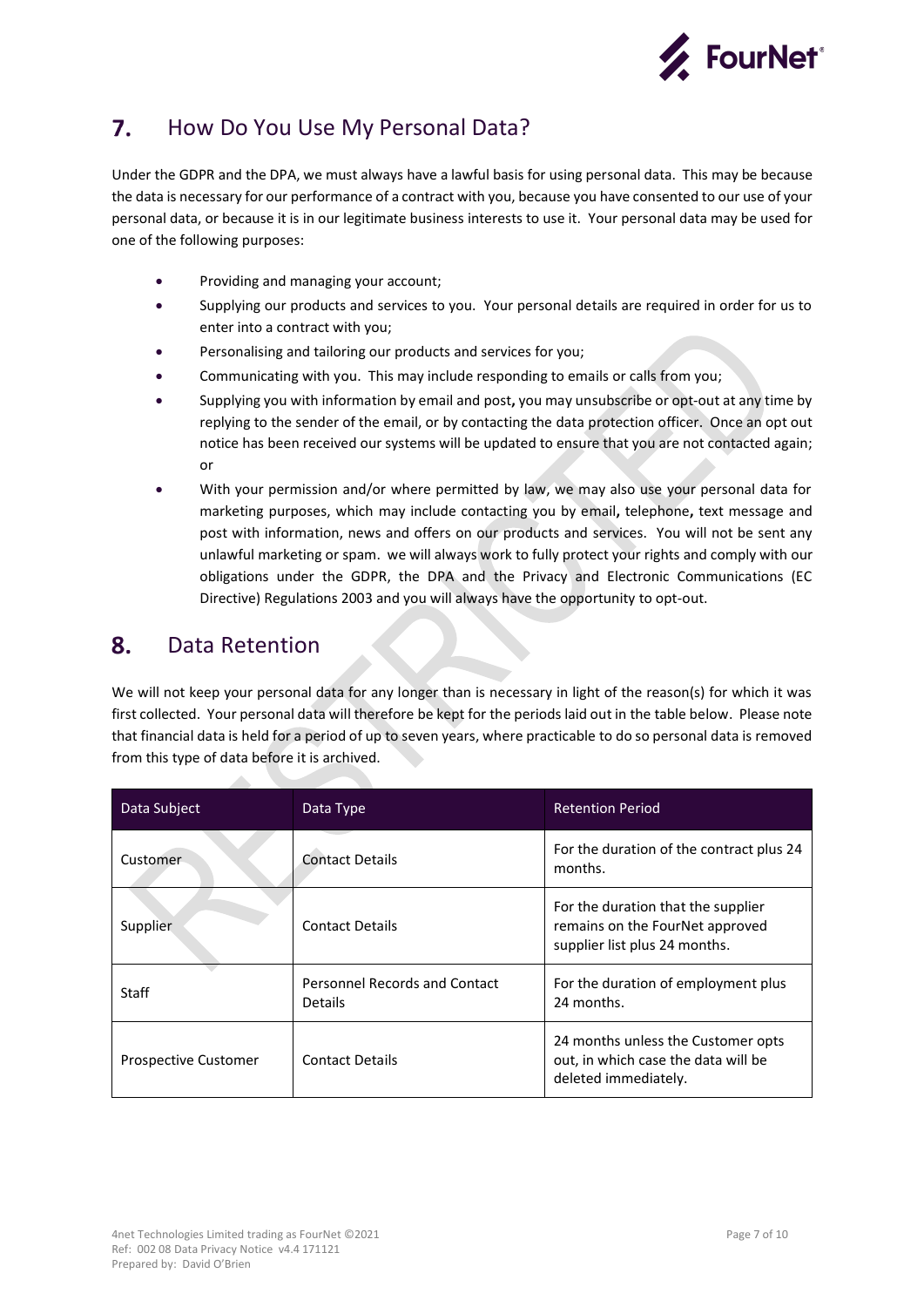

#### <span id="page-7-0"></span>9. How and Where Do You Store or Transfer My Personal Data?

We use Salesforce to store your personal data. Privacy Policies, details of Binding Corporate Rules and Standard Contractual Clauses can be found here: https://www.salesforce.com/company/privacy/. This system is used for Marketing, Sales, Project Management, Contract Management, and Service. This platform is accessed primarily by FourNet staff within the UK,and also our out of hours Service Team based in the Philippines.

We will only process your personal data in the Philippines if you have consented to the Standard Contractual clauses. As data is processed outside the UK, we have increased our security procedures to counter any data breach. All access devices are monitored and are blocked from making large data transfers. This means that your data will be protected fully in line with GDPR and the EU Standard Contractual Clauses.

#### <span id="page-7-1"></span>Do You Share My Personal Data? **10.**

We may sometimes contract with our approved third-party suppliers to supply products and services to you on our behalf. These may include payment processing and the delivery of goods and services to you. In some cases, those third-parties may require access to some your personal data that we hold.

If any of your personal data is required by a third-party, as described above, we will take steps to ensure that your personal data is handled safely, securely and in accordance with your rights, our obligations, and the thirdparty's obligations under the law, as described above in Part 9.

In some limited circumstances, we may be legally required to share certain personal data, which might include yours, if we are involved in legal proceedings or complying with legal obligations, a court order, or the instructions of a government authority.

#### <span id="page-7-2"></span>**11.** How Can I Access My Personal Data?

If you want to know what personal data, we have about you, you can ask us for details of that personal data and for a copy of it (where any such personal data is held). This is known as a "subject access request."

All subject access requests should be made in writing and sent to the email or postal addresses shown in Part 12. To make this as easy as possible for you, a Subject Access Request Form is available for you to use. You do not have to use this form, but it is the easiest way to tell us everything we need to know to respond to your request as quickly as possible.

There is not normally any charge for a subject access request. If your request is 'manifestly unfounded or excessive' (for example, if you make repetitive requests) a fee may be charged to cover our administrative costs in responding.

We will respond to your subject access request within 10 business days and, in any case, not more than one month of receiving it. Normally, we aim to provide a complete response, including a copy of your personal data within that time. In some cases, however, particularly if your request is more complex, more time may be required up to a maximum of three months from the date we receive your request. You will be kept fully informed of our progress.

#### <span id="page-7-3"></span>How Do I Contact You? $12.$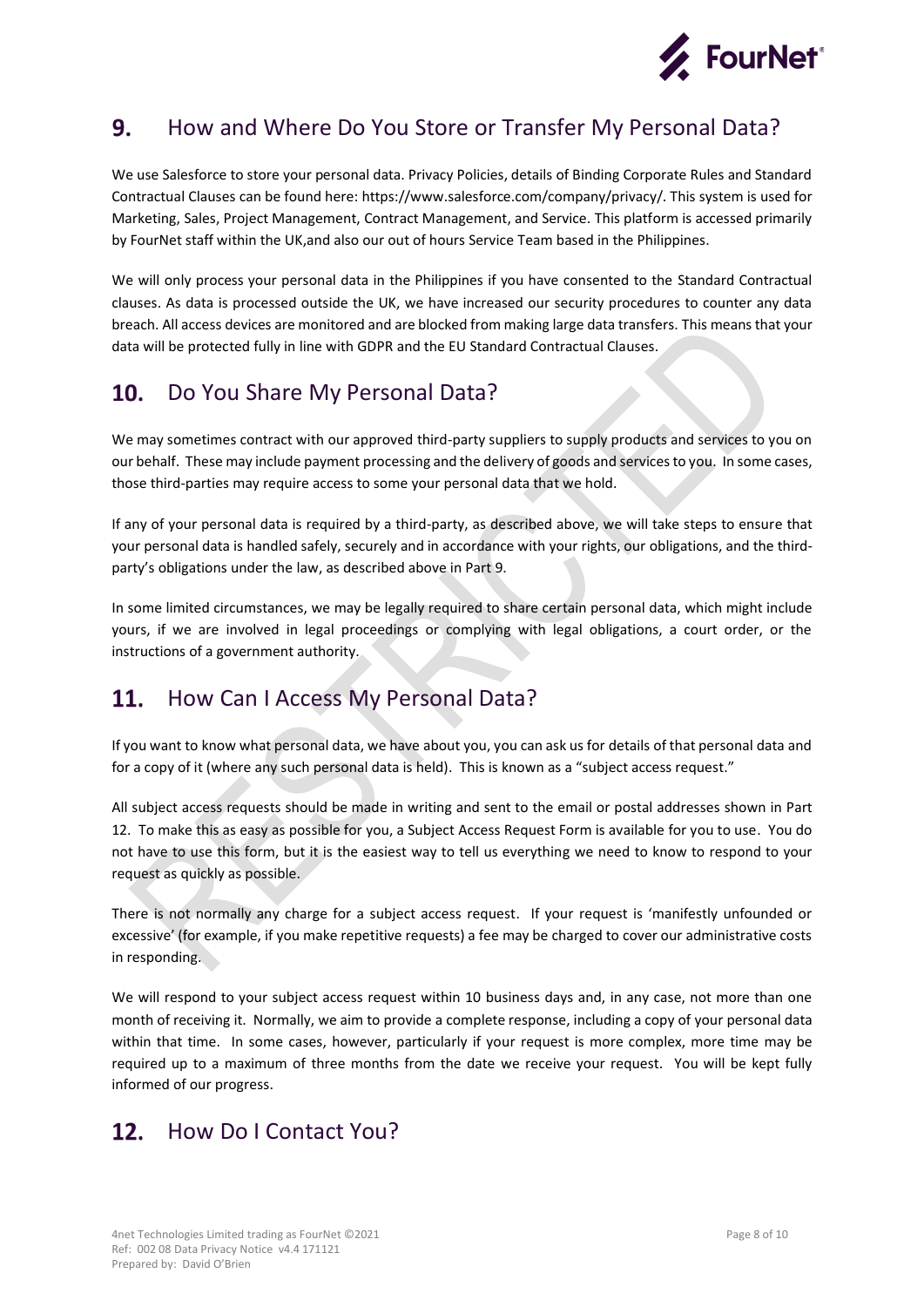

To contact us about anything to do with your personal data and data protection, including to make a subject access request, please use the following contact details:

Data Protection Officer Stuart Williams – Chief Technology Officer Email Address: swilliams@fournet.co.uk Telephone Number: +44 (0) 7753 566 581

#### <span id="page-8-0"></span>13. Information Security incident Management

Staff must acquaint themselves with the Company's Information Security Incident Management Policy as detailed in document reference [002 39 Information Security Incident Management Policy.](https://4nettech.sharepoint.com/:w:/s/4net-ISOCertification/EeTGjBXN_chGlCWbvtvli6sBV1bo1NCwbD1SPN9300H4qA) This is with regards to any information Security risk, weakness or event that may compromise this Data Privacy Notice.

#### <span id="page-8-1"></span>14. Enforcement

Any member of staff found to have violated this Privacy Notice may be subject to disciplinary action, up to and including termination of employment. In certain circumstance, investigation by regulatory bodies and or the police may apply.

#### <span id="page-8-2"></span>Changes to this Privacy Notice 15.

We may change this Privacy Notice from time to time. This may be necessary, for example, if the law changes, or if we change our business in a way that affects personal data protection.

Any changes will be made available within 10 working days.

#### <span id="page-8-3"></span>16. Communicating FourNet's Policies

Relevant training, bulletins, education materials, policies, procedures, and processes are provided on an ongoing basis to all employees to ensure they are fully aware of their responsibilities and are kept up-to-date of any new requirements. These are communicated in a number of ways, including, but not limited to:

- Induction sessions;
- PDR meetings;
- Company meetings;
- Atlas/Citation portal; and
- Regular company bulletins via Microsoft Teams.